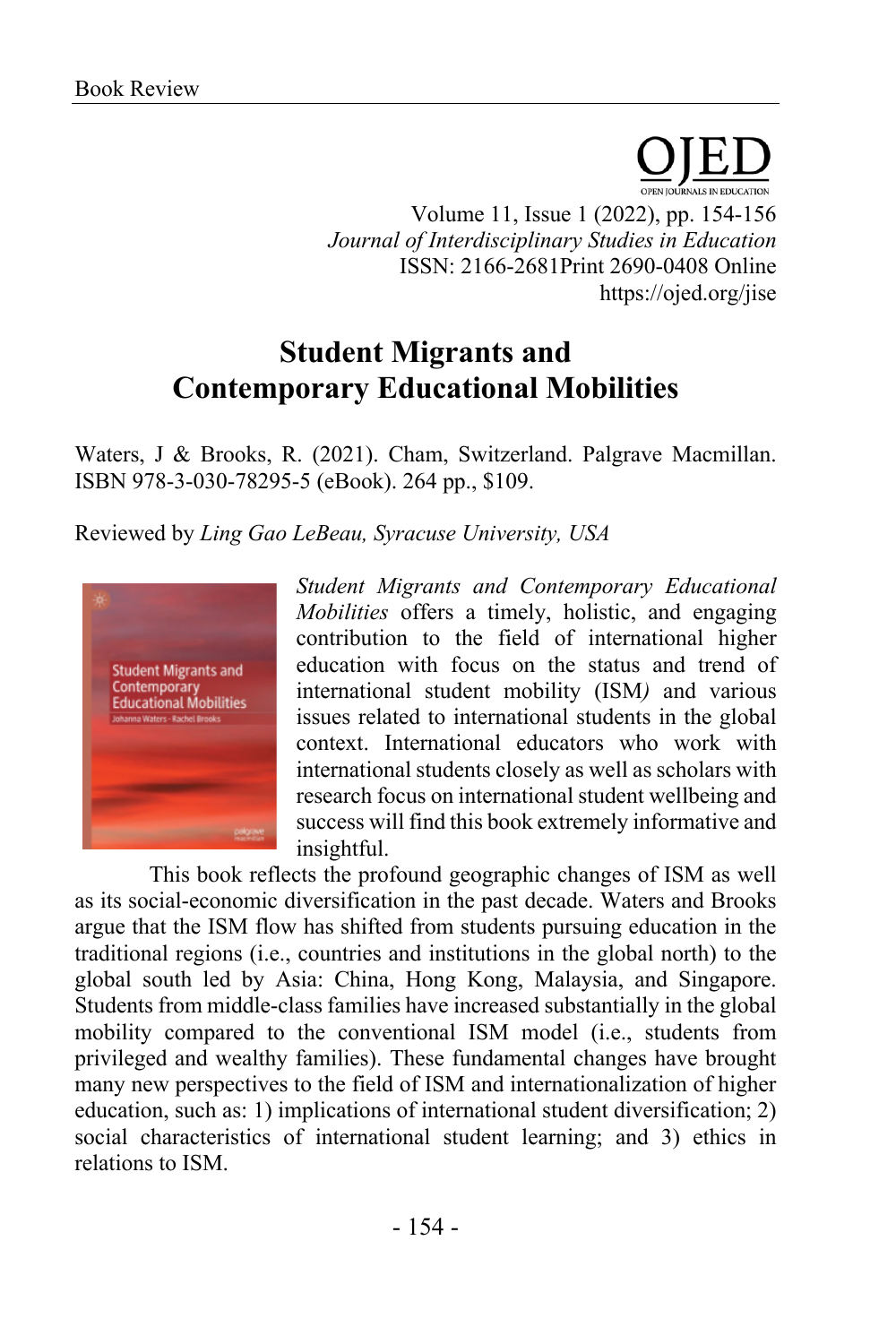Waters and Brooks argue that the conventional trend of students uniformly seeking education in the "Anglophone West" with the predefined conceptual framework has diverged in the past decade. The depictions of ISM as a Global South to Global North or East to West cannot capture the nature and complexity of ISM anymore. Waters and Brooks utilize China as an example and illustrate China as a newly emerged destination for international students, which has significantly increased its number of international students, with over 400 percent increase from 1999 to 2008 and continuous increase onwards. Most international students who study in China are from less affluent backgrounds and show little interest in permanent relocation as traditionally framed in ISM literature a decade ago. They study in China because of scholarship offered by the China government which on the other hand lacks interest in financial gain as many conventional international student destinations do. Another example Waters and Brooks discuss is the Erasmus ISM which increases the prevalence of middle-class students as opposed to elite students seeking education across national border in popular destination countries in EU.

The socio-economic diversification of international students implies the potential change of the role of ISM playing in "state-building" (residency and citizenship), emergence of new education stratification, and the differential value of international education. For example, China's soft-power competitive strategies to award scholarship to international students to study in China; tension between international students and locals in Singapore; international students included in immigration policy and Brexit discussion in U.K.; and the education abroad opportunities pursued by less privileged students may possess different quality from those accessed by well-resourced students. Waters and Brooks then continue to discuss two new perspectives in ISM related to international students' academic learning and ethical concerns that ISM may bring. They argue that the precepted division between domestic and international students still exist in many education abroad destinations. Cultural hegemony continues to prevail, and the notion of engaged and inclusive pedagogy stay stale. International students are more exposed to racism and discrimination compared to domestic students.

Waters and Brooks present a timely critical review of the mobility flow change of international students and its implications in society, politics, and economy, three major rationales of international education. The analysis in chapter 2 to 5 is holistic and comprehensive with authentic cases and data. Chapter 6, Learning and Classroom Experiences, stands out among existing ISM literatures for its unique and insightful perspectives on international student learning. International student learning is an area that has been overlooked by the existing international education literature but essential to student success. Chapter 7, Ethics and Student Mobility is comparatively less